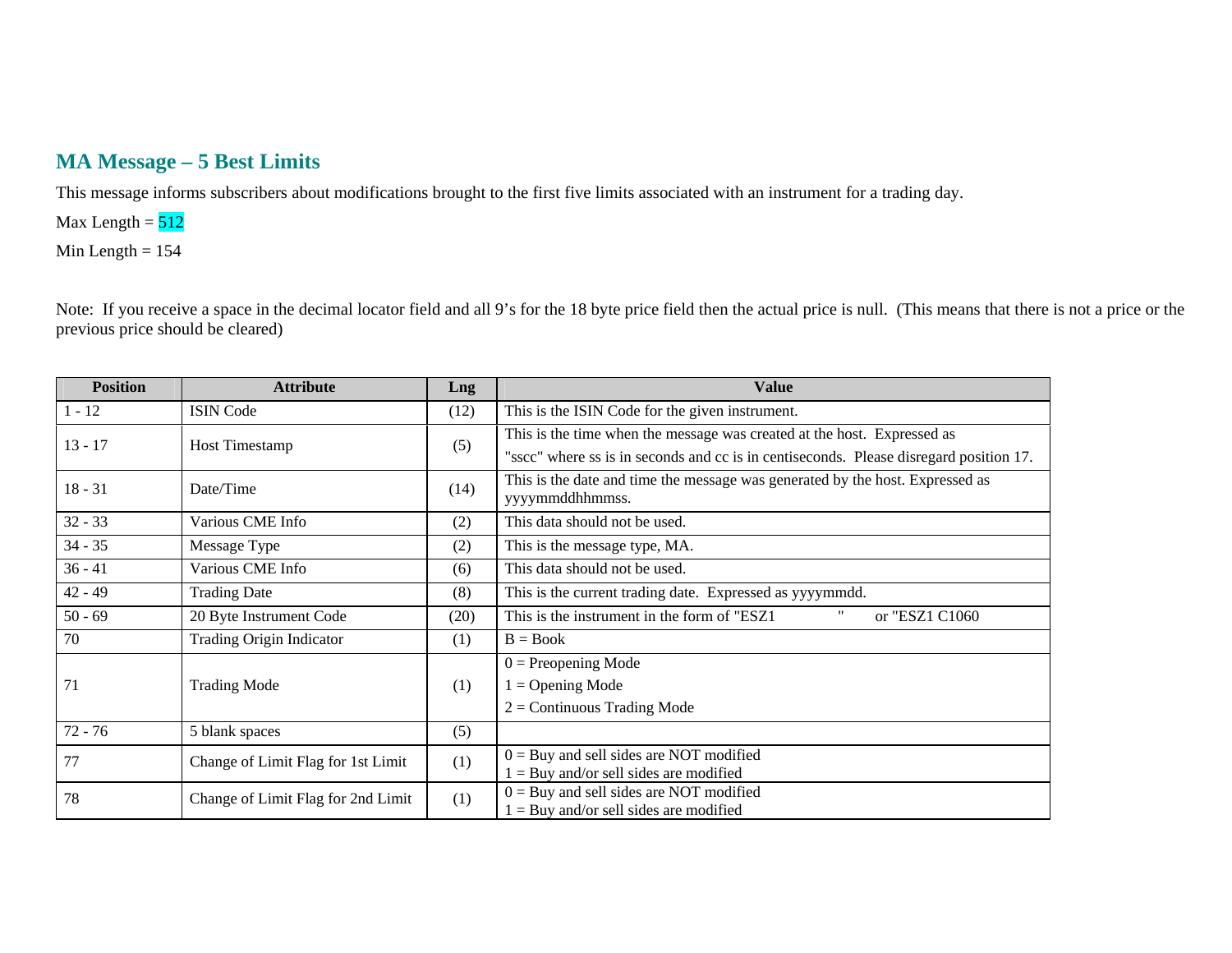| <b>Position</b> | <b>Attribute</b>                           | Lng  | <b>Value</b>                                                                             |
|-----------------|--------------------------------------------|------|------------------------------------------------------------------------------------------|
| 79              | Change of Limit Flag for 3rd Limit         | (1)  | $0 =$ Buy and sell sides are NOT modified                                                |
|                 |                                            |      | $1 =$ Buy and/or sell sides are modified                                                 |
| 80              | Change of Limit Flag for 4th Limit         | (1)  | $0 =$ Buy and sell sides are NOT modified                                                |
|                 |                                            |      | $1 =$ Buy and/or sell sides are modified                                                 |
|                 |                                            |      | $0 =$ Buy and sell sides are NOT modified                                                |
| 81              | Change of Limit Flag for 5th Limit         | (1)  | $1 = \text{Buy}$ and/or sell sides are modified                                          |
|                 |                                            |      | $0 =$ Buy and sell sides are NOT modified                                                |
| 82              | Change of Limit Flag for 6th Limit         | (1)  | $1 = \text{Buy}$ and/or sell sides are modified                                          |
|                 |                                            |      | (6th occurrence is insignificant in continuous trading mode (if Position $89=2$ ))       |
| $83 - 94$       | <b>Buy Limit Quantity</b>                  | (12) | This is the sum of all displayed quantities of each order present at the buy limit price |
| $95 - 98$       | Number of Buy Orders at Buy Limit<br>Price | (4)  |                                                                                          |
|                 |                                            |      | $0 =$ Positive amount with no decimals                                                   |
|                 |                                            |      | $1 =$ Positive amount with 1 decimal                                                     |
|                 |                                            |      | $2 =$ Positive amount with 2 decimals                                                    |
|                 |                                            |      | $3$ = Positive amount with 3 decimals                                                    |
|                 |                                            | (1)  | $4$ = Positive amount with 4 decimals                                                    |
|                 |                                            |      | $5 =$ Positive amount with 5 decimals                                                    |
|                 |                                            |      | $6$ = Positive amount with 6 decimals                                                    |
|                 | Decimal Locator for Buy Limit              |      | $7 =$ Positive amount with 7 decimals                                                    |
| 99              | Price                                      |      | $A = Negative amount with no decimals$                                                   |
|                 |                                            |      | $B = Negative amount with 1 decimal$                                                     |
|                 |                                            |      | $C =$ Negative amount with 2 decimals                                                    |
|                 |                                            |      | $D =$ Negative amount with 3 decimals                                                    |
|                 |                                            |      | $E =$ Negative amount with 4 decimals                                                    |
|                 |                                            |      | $F =$ Negative amount with 5 decimals                                                    |
|                 |                                            |      | $G =$ Negative amount with 6 decimals                                                    |
|                 |                                            |      | $H =$ Negative amount with 7 decimals                                                    |
|                 |                                            |      | " " = Null                                                                               |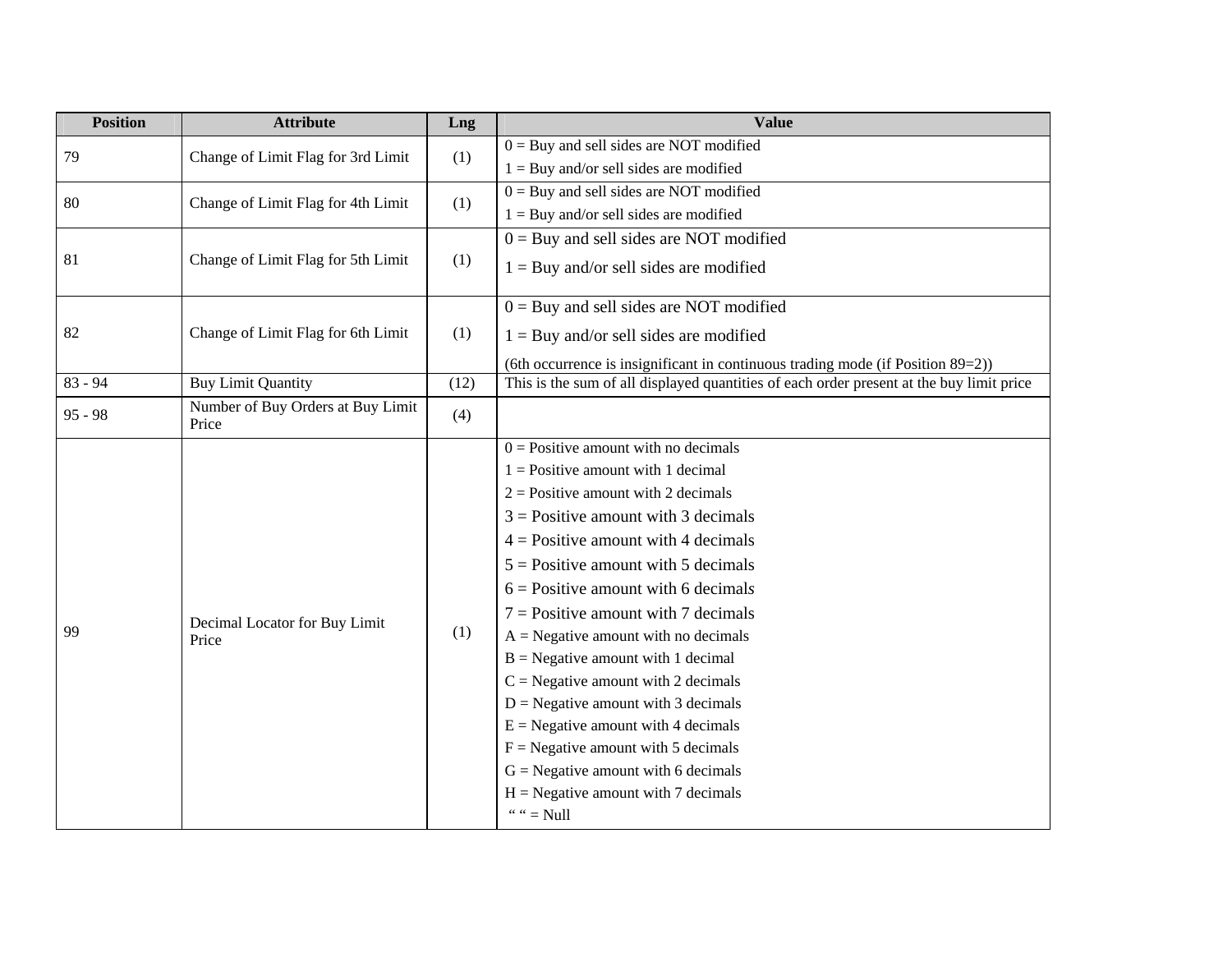| <b>Position</b> | <b>Attribute</b>                             | Lng  | <b>Value</b>                                                      |
|-----------------|----------------------------------------------|------|-------------------------------------------------------------------|
| $100 - 117$     | <b>Buy Limit Price</b>                       | (18) | Takes the form "000000000000104475".                              |
| 118             | Decimal Locator for Sell Limit Price         | (1)  | See values for Position 99.                                       |
| $119 - 136$     | Sell Limit Price                             | (18) | Takes the form "000000000000104475".                              |
| $137 - 140$     | Number of Sell Orders at Sell Limit<br>Price | (4)  |                                                                   |
| $141 - 152$     | <b>Sell Limit Quantity</b>                   | (12) |                                                                   |
| $153 - 154$     | 2 blank spaces                               | (2)  |                                                                   |
| $155 - 166$     | <b>Buy Limit Quantity</b>                    | (12) |                                                                   |
| $167 - 170$     | Number of Buy Orders at Buy Limit<br>Price   | (4)  |                                                                   |
| 171             | Decimal Locator for Buy Limit<br>Price       | (1)  | See values for Position 99.                                       |
| 172 - 189       | <b>Buy Limit Price</b>                       | (18) |                                                                   |
| 190             | Decimal Locator for Sell Limit Price         | (1)  | See values for Position 99.                                       |
| $191 - 208$     | Sell Limit Price                             | (18) | Sell Limit Price                                                  |
| $209 - 212$     | Number of Sell Orders at Sell Limit<br>Price | (4)  |                                                                   |
| $213 - 224$     | Sell Limit Quantity                          | (12) |                                                                   |
| $225 - 226$     | 2 blanks                                     | (2)  | Separates next modified limit (if another modified limit exists). |
| $227 - 238$     | <b>Buy Limit Quantity</b>                    | (12) |                                                                   |
| $239 - 242$     | Number of Buy Orders at Buy Limit<br>Price   | (4)  |                                                                   |
| 243             | Decimal Locator for Buy Price                | (1)  | See values for Position 99.                                       |
| $244 - 261$     | <b>Buy Price</b>                             | (18) |                                                                   |
| 262             | Decimal Locator for Sell Price               | (1)  | See values for Position 99.                                       |
| $263 - 280$     | Sell Price                                   | (18) |                                                                   |
| 281 - 284       | Number of Sell Orders at Sell Limit<br>Price | (4)  |                                                                   |
| $285 - 296$     | Sell Limit Quantity                          | (12) |                                                                   |
| $297 - 298$     | 2 blank spaces                               | (2)  | Separates next modified limit (if another modified limit exists). |
| 299 - 310       | Buy limit quantity                           | (12) |                                                                   |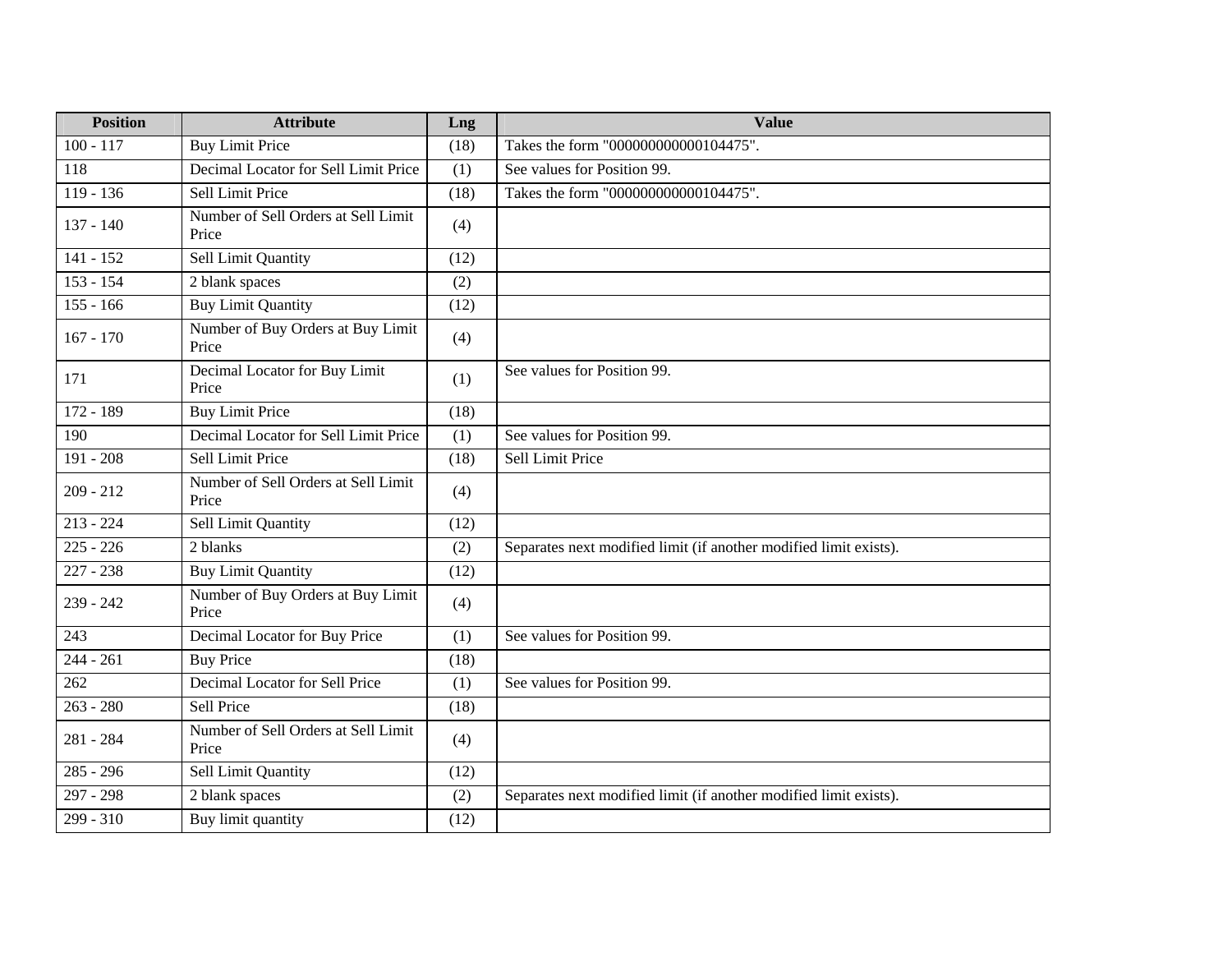| <b>Position</b> | <b>Attribute</b>                             | Lng  | <b>Value</b>                |
|-----------------|----------------------------------------------|------|-----------------------------|
| $311 - 314$     | Number of Buy Orders at Buy Limit<br>Price   | (4)  |                             |
| 315             | Decimal Locator for Buy Price                | (1)  | See values for Position 99. |
| $316 - 333$     | <b>Buy Price</b>                             | (18) |                             |
| 334             | Decimal Locator for Sell Price               | (1)  | See values for Position 99. |
| $335 - 352$     | Sell Price                                   | (18) |                             |
| $353 - 356$     | Number of Sell Orders at Sell Limit<br>Price | (4)  |                             |
| $357 - 368$     | Sell Limit quantity                          | (12) |                             |
| $369 - 370$     | 2 blanks spaces                              | (2)  |                             |
| $371 - 382$     | <b>Buy Limit Quantity</b>                    | (12) |                             |
| 383 - 386       | Number of Buy Orders at Buy Limit<br>Price   | (4)  |                             |
| 387             | Decimal Locator for Buy Price                | (1)  | See values for Position 99. |
| $388 - 405$     | <b>Buy Price</b>                             | (18) |                             |
| 406             | Decimal Locator for Sell Price               | (1)  | See values for Position 99. |
| $407 - 424$     | Sell Price                                   | (18) |                             |
| $425 - 428$     | Number of Sell Orders at Sell Limit<br>Price | (4)  |                             |
| $429 - 440$     | Sell Limit Quantity                          | (12) |                             |
| $441 - 442$     | 2 blanks spaces                              | (2)  |                             |
| $443 - 454$     | <b>Buy Limit Quantity</b>                    | (12) |                             |
| $455 - 458$     | Number of Buy Orders at Buy Limit<br>Price   | (4)  |                             |
| 459             | Decimal Locator for Buy Price                | (1)  | See values for Position 99. |
| $460 - 477$     | <b>Buy Price</b>                             | (18) |                             |
| 478             | Decimal Locator for Sell Price               | (1)  | See values for Position 99. |
| 479 - 496       | Sell Price                                   | (18) |                             |
| 497 - 500       | Number of Sell Orders at Sell Limit<br>Price | (4)  |                             |
| $501 - 512$     | Sell Limit Quantity                          | (12) |                             |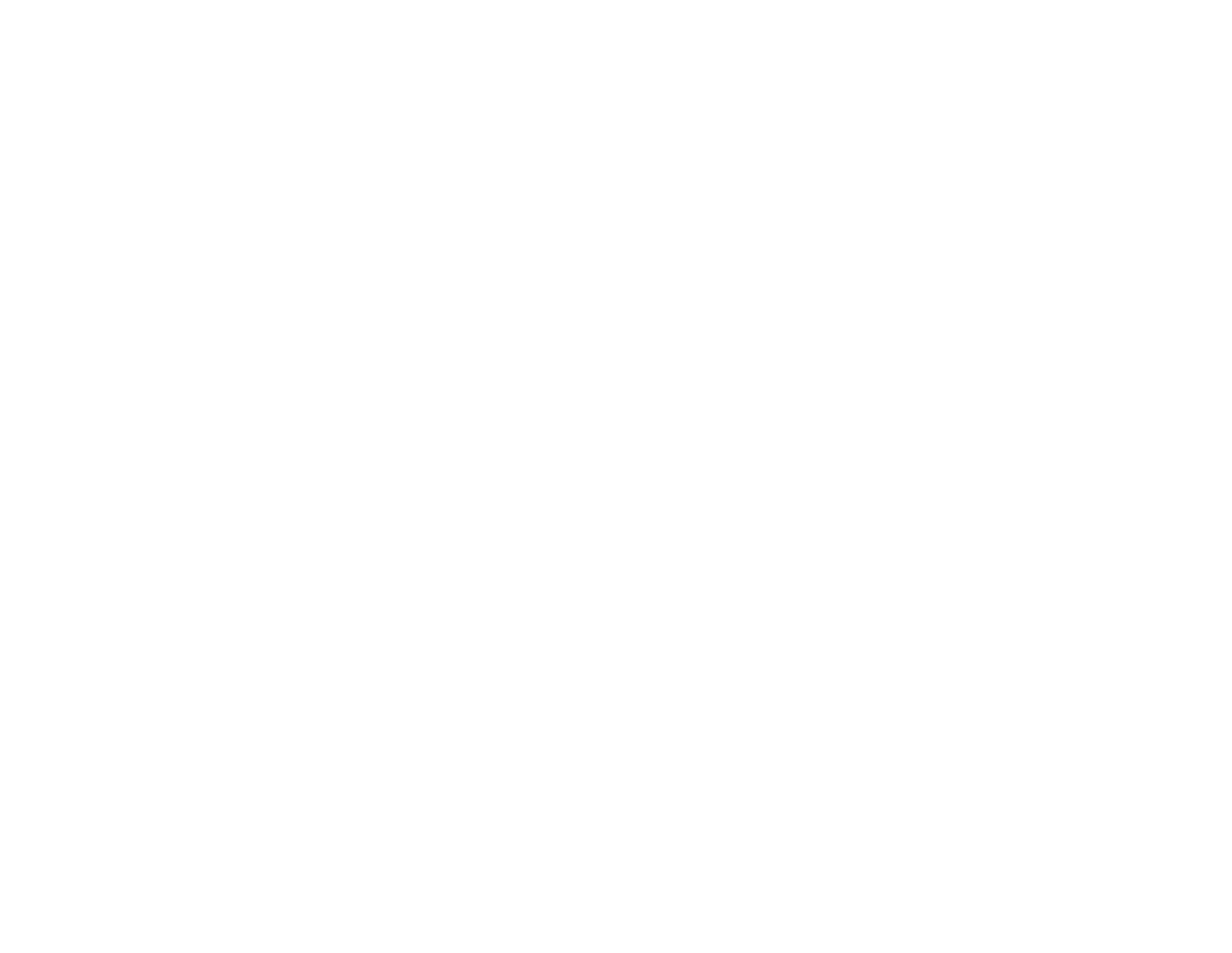## **MY Message – Modification to the First 5 Implied Orders**

This message provides all modifications brought to the first five implied orders associated with an instrument. This message is updated every time the limits change.

This is a new market data message which was introduced with the "EAGLE" trading engine which provided implied spreading for Eurodollars. Eventually, all products will be on this version of the trading engine.

**Note: Although the MY message specification supports 20 price levels (implied occurrences), GLOBEX implied spreading only supports a order book depth of five levels.** 

Min Length  $= 158$ 

Max Length  $= 1336$ 

| <b>Position</b> | <b>Attribute</b>        | Lng  | <b>Value</b>                                                                  |
|-----------------|-------------------------|------|-------------------------------------------------------------------------------|
| $1 - 12$        | <b>ISIN Code</b>        | (12) | This is the ISIN Code for the given instrument.                               |
|                 |                         |      | This is the time when the message was created at the host. Expressed as       |
| $13 - 17$       | <b>Host Timestamp</b>   | (5)  | "sscc" where ss is in seconds and cc is in centiseconds. Please disregard     |
|                 |                         |      | position 17.                                                                  |
|                 |                         |      | This is the date and time the message was generated by the host. Expressed as |
| $18 - 31$       | Date/Time               | (14) | yyyymmddhhmmss.                                                               |
| $32 - 33$       | Various CME Info        | (2)  | This data should not be used.                                                 |
| $34 - 35$       | Message Type            | (2)  | This is the message type, MY.                                                 |
| $36 - 41$       | Various CME Info        | (6)  | This data should not be used                                                  |
| $42 - 49$       | <b>Trading Date</b>     | (8)  | This is the current trading date, expressed as yyyymmdd.                      |
|                 |                         |      | $^{\prime}$<br>This is the instrument in the form of "ESZ1"                   |
| $50 - 69$       | 20 Byte Instrument Code | (20) | or "ESZ1 C1060<br>" and so on                                                 |
|                 |                         |      | Your application should be reading this 20 byte field to determine the        |
|                 |                         |      | instrument.                                                                   |
| 70              | Matching Type           | (1)  | This data should not be used (it will contain the value of Blank or "B")      |
| 71              |                         |      | $1 =$ Opening Mode                                                            |
|                 | <b>Trading Mode</b>     | (1)  | $2 =$ Continuous Trading Mode                                                 |
| $72 - 76$       | Reserved                | (5)  | This data should not be used.                                                 |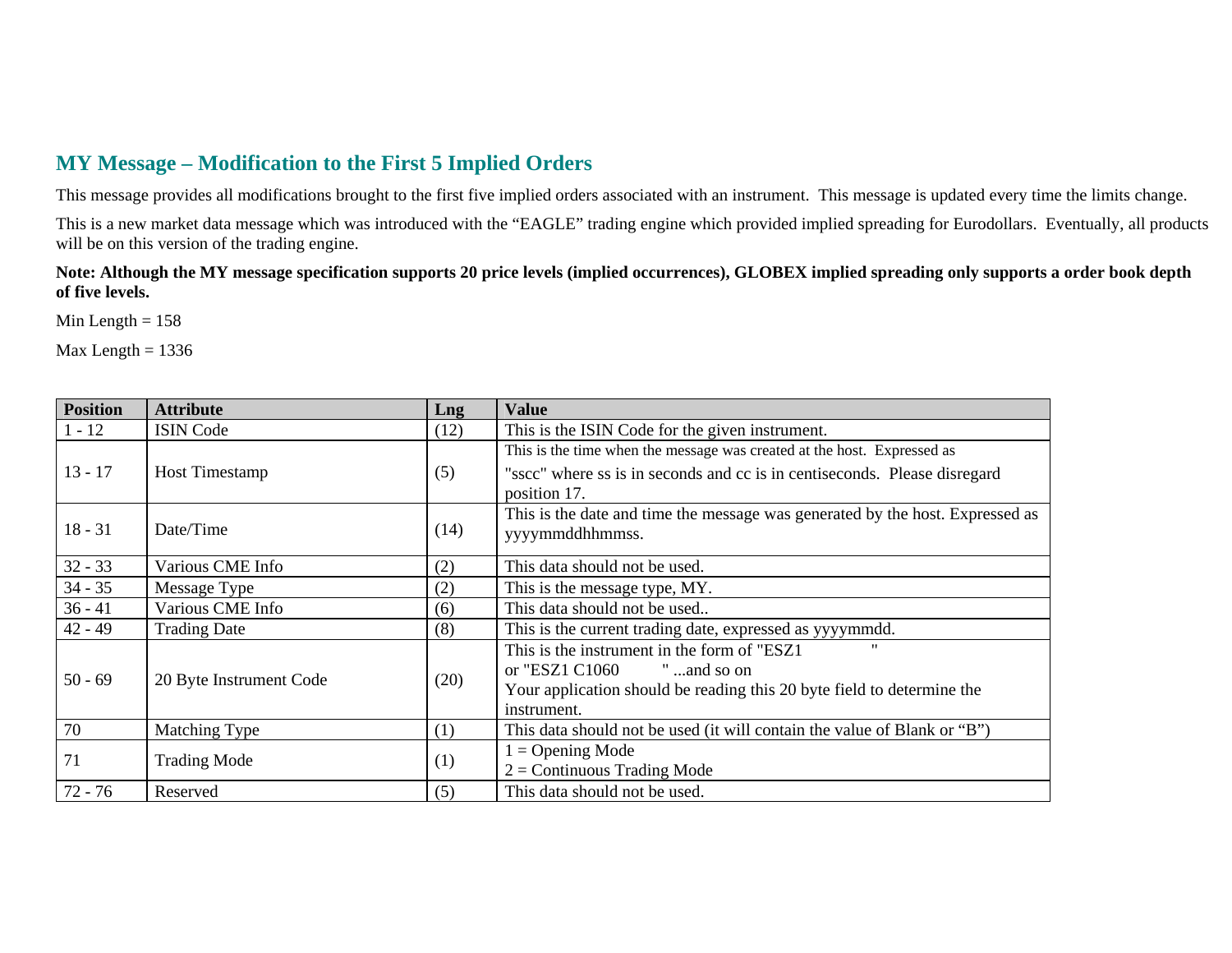| <b>Position</b> | <b>Attribute</b>             | Lng    | <b>Value</b>                                                                                                                                                                                                                                                                                                                                                                                                                                                               |
|-----------------|------------------------------|--------|----------------------------------------------------------------------------------------------------------------------------------------------------------------------------------------------------------------------------------------------------------------------------------------------------------------------------------------------------------------------------------------------------------------------------------------------------------------------------|
| 77 - 96         | Change of Implied Order Flag | (20)   | Maximum of 20 occurrences, which are each 1 byte in length.<br>For the occurrence $N(1-20)$ :<br>$0 =$ The Nth limit is not modified<br>$1 =$ The Nth limit is modified                                                                                                                                                                                                                                                                                                    |
| $97 - 1336$     | <b>Implied Occurrence</b>    | (1240) | Maximum of 20 occurrences, which are each 62 bytes in length.<br>Appears for each modified implied order (thus implies variable number of<br>occurrences)<br>One Implied Occurrence equals the sum of:<br><b>Buy Limit Quantity</b><br>Decimal Locator<br><b>Buy Limit Price</b><br>$\bullet$<br>Decimal Locator<br>Sell Limit Price<br>$\bullet$<br><b>Sell Limit Quantity</b><br>$\bullet$<br>There is always a trailing zero at the end of the last implied occurrence. |
|                 | <b>Buy Limit Quantity</b>    | (12)   |                                                                                                                                                                                                                                                                                                                                                                                                                                                                            |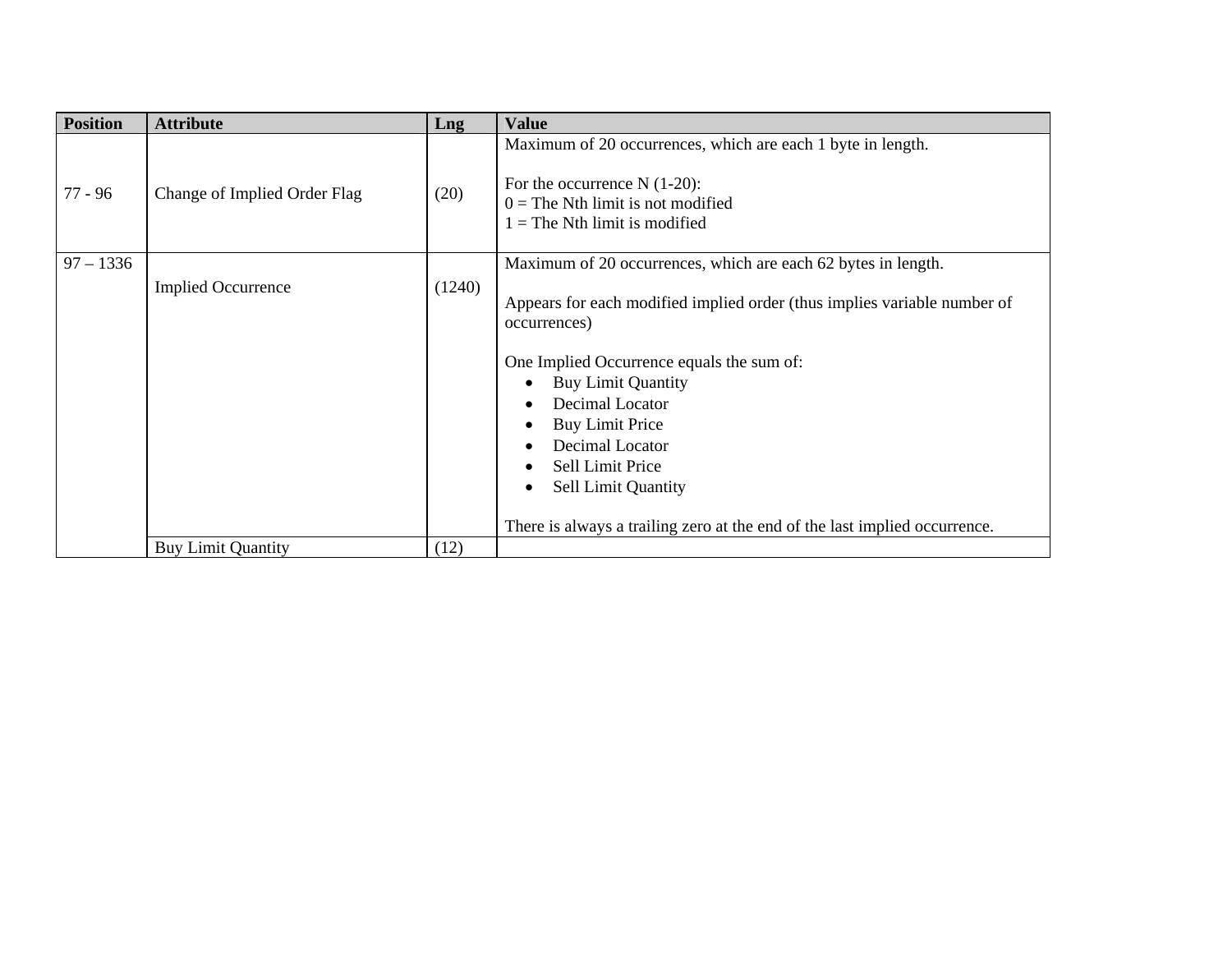| <b>Position</b> | <b>Attribute</b>                    | Lng  | <b>Value</b>                           |
|-----------------|-------------------------------------|------|----------------------------------------|
|                 |                                     |      | $0 =$ Positive amount with no decimals |
|                 |                                     |      | $1 =$ Positive amount with 1 decimal   |
|                 |                                     |      | $2$ = Positive amount with 2 decimals  |
|                 |                                     |      | $3$ = Positive amount with 3 decimals  |
|                 |                                     |      | $4$ = Positive amount with 4 decimals  |
|                 |                                     | (1)  | $5 =$ Positive amount with 5 decimals  |
|                 |                                     |      | $6$ = Positive amount with 6 decimals  |
|                 |                                     |      | $7 =$ Positive amount with 7 decimals  |
|                 | Decimal locator for Buy Limit Price |      | $A = Negative amount with no decimals$ |
|                 |                                     |      | $B = Negative amount with 1 decimal$   |
|                 |                                     |      | $C =$ Negative amount with 2 decimals  |
|                 |                                     |      | $D = Negative amount with 3 decimals$  |
|                 |                                     |      | $E =$ Negative amount with 4 decimals  |
|                 |                                     |      | $F = Negative amount with 5 decimals$  |
|                 |                                     |      | $G =$ Negative amount with 6 decimals  |
|                 |                                     |      | $H = Negative amount with 7 decimals$  |
|                 |                                     |      | " " $=$ Null                           |
|                 | <b>Buy Limit Price</b>              | (18) |                                        |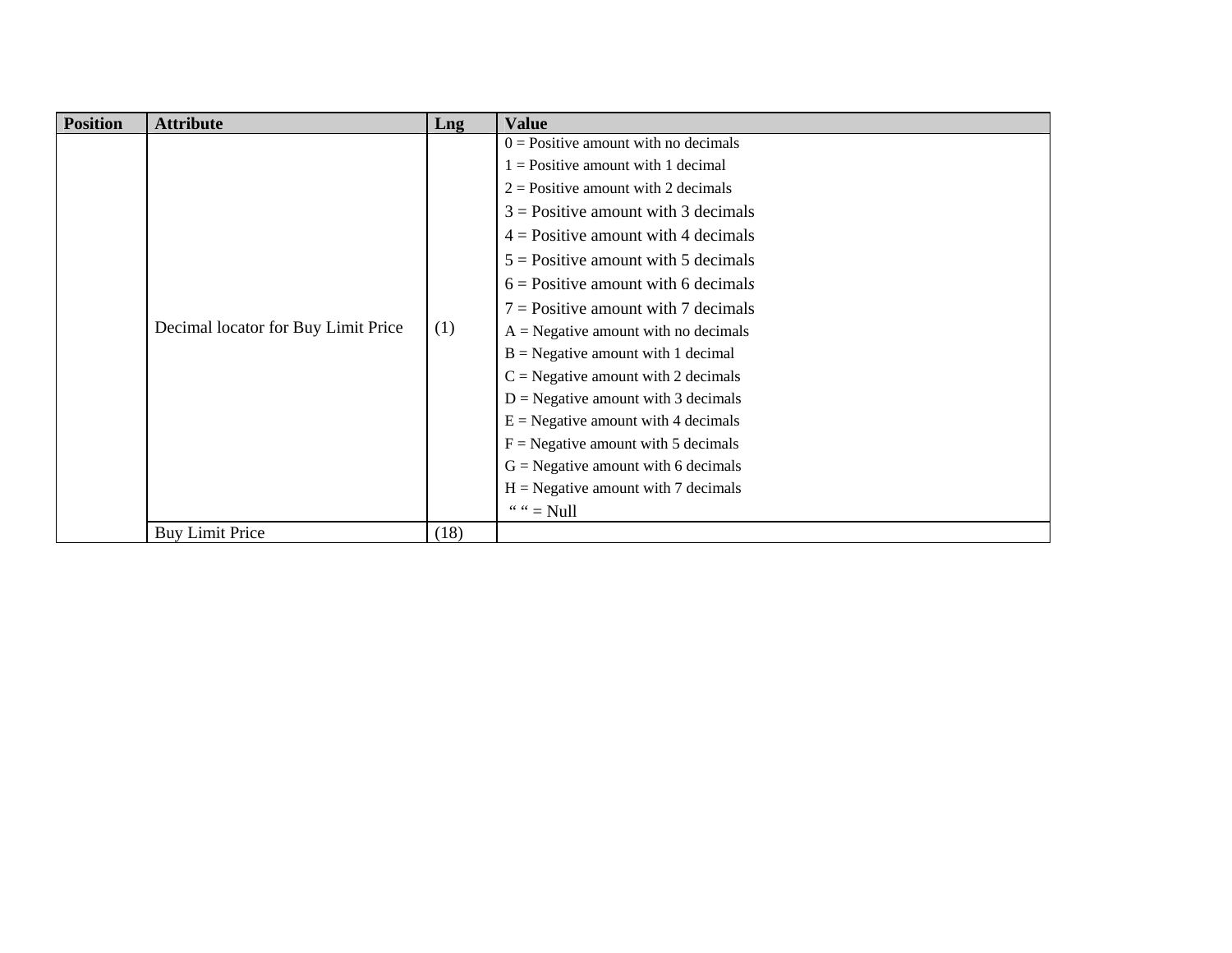| <b>Position</b> | <b>Attribute</b>                            | Lng  | <b>Value</b>                           |
|-----------------|---------------------------------------------|------|----------------------------------------|
|                 |                                             |      | $0 =$ Positive amount with no decimals |
|                 |                                             |      | $1 =$ Positive amount with 1 decimal   |
|                 |                                             |      | $2$ = Positive amount with 2 decimals  |
|                 |                                             |      | $3$ = Positive amount with 3 decimals  |
|                 |                                             |      | $4$ = Positive amount with 4 decimals  |
|                 |                                             |      | $5$ = Positive amount with 5 decimals  |
|                 | Decimal Locator for the Sell Limit<br>Price | (1)  | $6$ = Positive amount with 6 decimals  |
|                 |                                             |      | $7 =$ Positive amount with 7 decimals  |
|                 |                                             |      | $A = Negative amount with no decimals$ |
|                 |                                             |      | $B = Negative amount with 1 decimal$   |
|                 |                                             |      | $C =$ Negative amount with 2 decimals  |
|                 |                                             |      | $D = Negative amount with 3 decimals$  |
|                 |                                             |      | $E =$ Negative amount with 4 decimals  |
|                 |                                             |      | $F = Negative amount with 5 decimals$  |
|                 |                                             |      | $G =$ Negative amount with 6 decimals  |
|                 |                                             |      | $H = Negative amount with 7 decimals$  |
|                 |                                             |      | " " $=$ Null                           |
|                 | Sell Limit Price                            | (18) |                                        |
|                 | <b>Sell Limit Quantity</b>                  | (12) |                                        |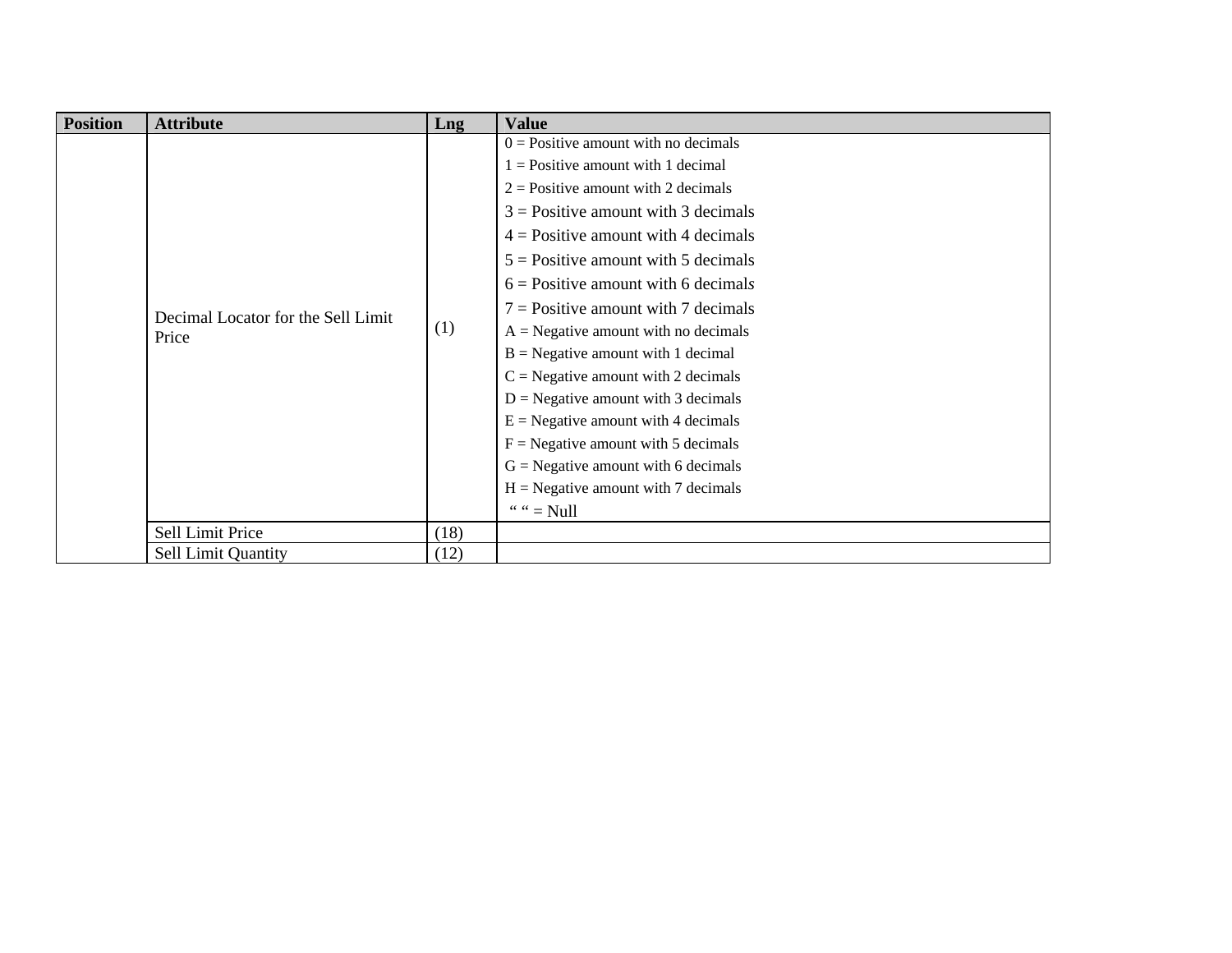## **M0 (zero) Message – Last Best Price**

This message represents the reference price, the theoretical opening price, the price of the last trade, or a best sell/buy price. Only the M0 (zero) message should be used to determine the last best price.

#### Max Length  $= 163$

Note: If you receive a space in the decimal locator field and all 9's for the 18 byte price field then the actual price is null. (This means that there is not a price or the previous price should be cleared)

| <b>Position</b> | <b>Attribute</b>               | Lng  | <b>Value</b>                                                                           |
|-----------------|--------------------------------|------|----------------------------------------------------------------------------------------|
| $1 - 12$        | <b>ISIN Code</b>               | (12) | This is the ISIN Code for the given instrument.                                        |
| $13 - 17$       | <b>Host Timestamp</b>          | (5)  | This is the time when the message was created at the host. Expressed as                |
|                 |                                |      | "sscc" where ss is in seconds and cc is in centiseconds. Please disregard position 17. |
| $18 - 31$       | Date/Time                      | (14) | This is the date and time the message was generated by the host. Expressed as          |
|                 |                                |      | yyyymmddhhmmss.                                                                        |
| $32 - 33$       | Various CME Info               | (2)  | This data should not be used.                                                          |
| $34 - 35$       | Message Type                   | (2)  | This is the message type, M0.                                                          |
| $36 - 41$       | Various CME Info               | (6)  | This data should not be used.                                                          |
| $42 - 49$       | <b>Trading Date</b>            | (8)  | This is the current trading date. Expressed as yyyymmdd.                               |
|                 | 20 Byte Instrument Code        | (20) | $^{\prime\prime}$<br>This is the instrument in the form of "ESZ1"                      |
| $50 - 69$       |                                |      | or "ESZ1 C1060<br>" and so on.                                                         |
|                 |                                |      | Your application should be reading this 20 byte field to determine the instrument.     |
|                 |                                |      | $0 =$ Positive amount with no decimals                                                 |
|                 | Decimal Locator for Last Price | (1)  | $1 =$ Positive amount with 1 decimal                                                   |
|                 |                                |      | $2$ = Positive amount with 2 decimals                                                  |
| 70              |                                |      | $3$ = Positive amount with 3 decimals                                                  |
|                 |                                |      | $4$ = Positive amount with 4 decimals                                                  |
|                 |                                |      | $5 =$ Positive amount with 5 decimals                                                  |
|                 |                                |      | $6$ = Positive amount with 6 decimals                                                  |
|                 |                                |      | $7 =$ Positive amount with 7 decimals                                                  |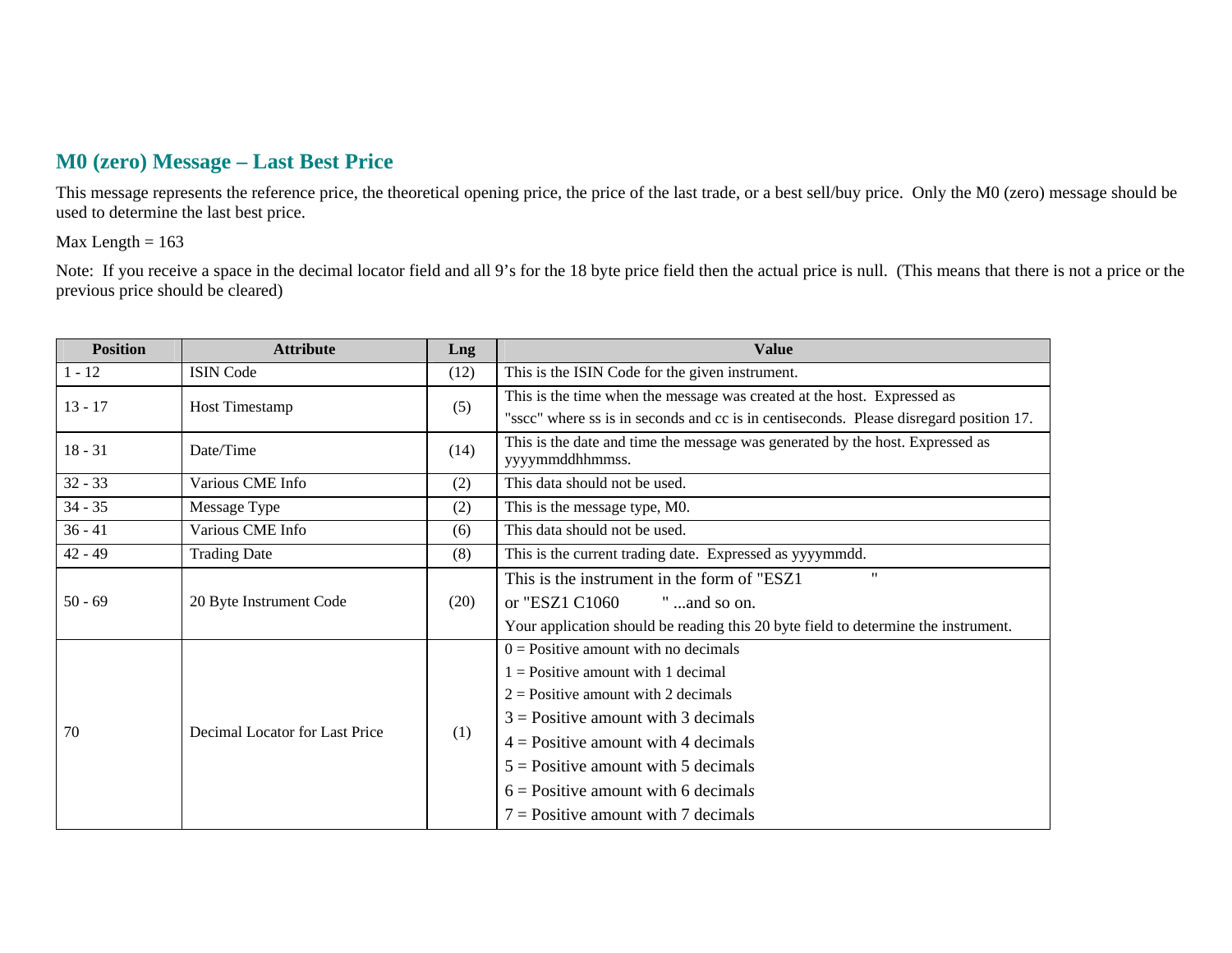| <b>Position</b> | <b>Attribute</b>                  | Lng  | <b>Value</b>                                                                        |
|-----------------|-----------------------------------|------|-------------------------------------------------------------------------------------|
|                 |                                   |      | $A = Negative amount with no decimals$                                              |
|                 |                                   |      | $B = Negative amount with 1 decimal$                                                |
|                 |                                   |      | $C =$ Negative amount with 2 decimals                                               |
|                 |                                   |      | $D = Negative amount with 3 decimals$                                               |
|                 |                                   |      | $E =$ Negative amount with 4 decimals                                               |
|                 |                                   |      | $F =$ Negative amount with 5 decimals                                               |
|                 |                                   |      | $G = Negative amount with 6 decimals$                                               |
|                 |                                   |      | $H = Negative amount with 7 decimals$                                               |
|                 |                                   |      | " " $=$ Null                                                                        |
| $71 - 88$       | <b>Last Price</b>                 | (18) | This is the last price in the form of 18 bytes, "000000000000104475".               |
|                 |                                   |      | $A = Best Buy Limit$                                                                |
|                 |                                   |      | $V = Best$ Sell Limit                                                               |
| 89              | Last Price Type Flag              | (1)  | $I = Theoretical Opening Price$                                                     |
|                 |                                   |      | $S =$ Reference Price                                                               |
|                 |                                   |      | <b>Blank</b> = Last Trading Order                                                   |
| 90              | Decimal Locator for Highest Price | (1)  | See values For Position 70.                                                         |
| $91 - 108$      | <b>Highest Price</b>              | (18) | This is the highest price in the form of 18 bytes, "000000000000104925".            |
| 109             | Highest Price Type Flag           | (1)  | See values For Position 89.                                                         |
| 110             | Decimal Locator for Lowest Price  | (1)  | See values For Position 70.                                                         |
| $111 - 128$     | <b>Lowest Price</b>               | (18) | This is the lowest price in the form of 18 bytes, "000000000000103425".             |
| 129             | Lowest Price Type Flag            | (1)  | See values For Position 89.                                                         |
| $130 - 141$     | <b>Last Traded Quantity</b>       | (12) | Last traded quantity if the last is due to a trade, otherwise the quantity is zero. |
|                 |                                   |      | $0 = Pre-opening Mode$                                                              |
| 142             | <b>Trading Mode</b>               | (1)  | $1 =$ Opening Mode                                                                  |
|                 |                                   |      | $2 =$ Continuous Trading Mode                                                       |
| 143             |                                   |      | $1 =$ Spread                                                                        |
|                 | Net Change /Limits Expression     | (1)  | $2 =$ Percentage                                                                    |
| 144             | Decimal Locator for Net Change    | (1)  | See values For Position 70.                                                         |
| $145 - 162$     | <b>Actual Net Change</b>          | (18) | Difference in price from the previous Day's settlement                              |
| 163             | Side variation in relation to     | (1)  | $\, +$                                                                              |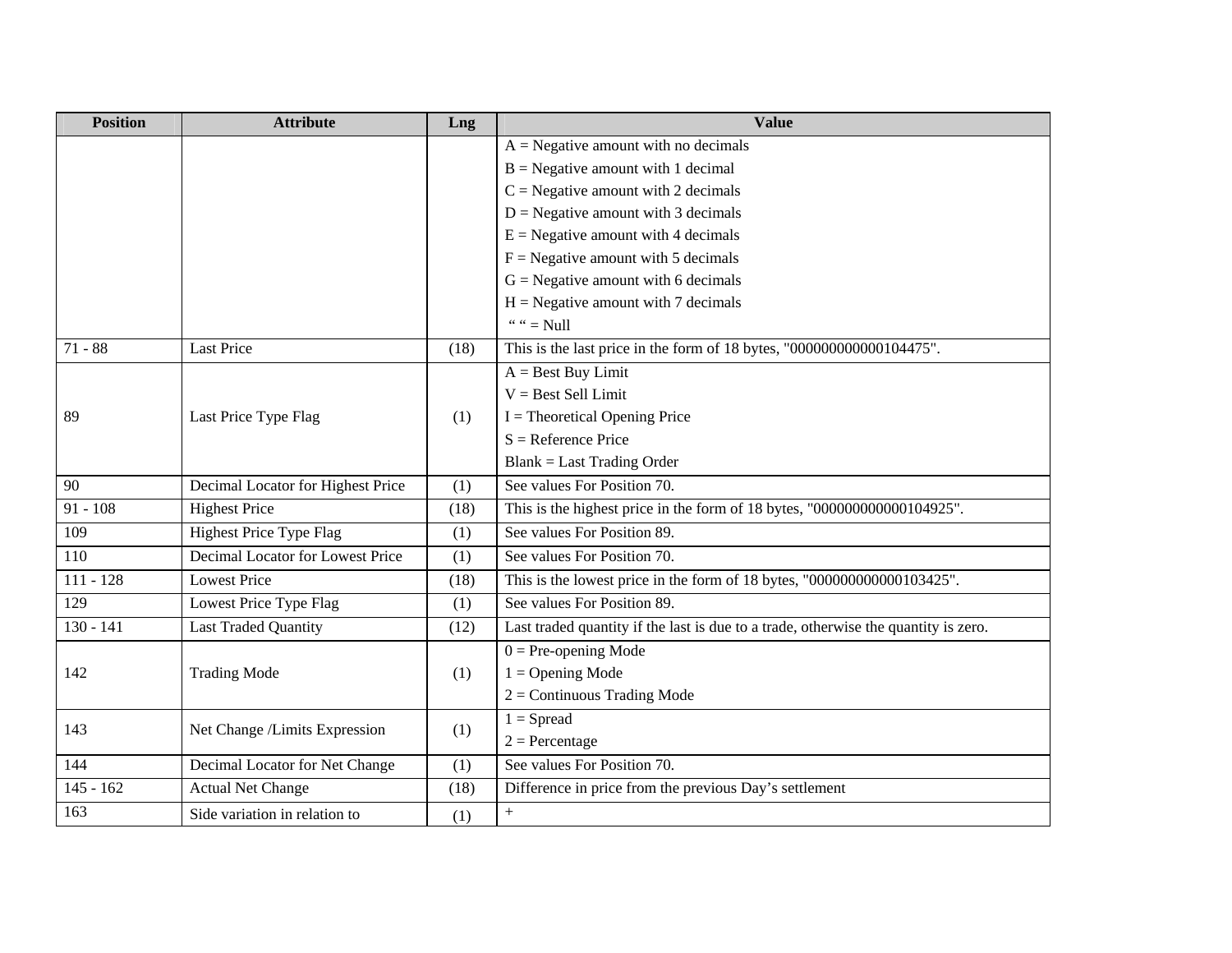| <b>Position</b> | Attribute | Lng | <b>Value</b>                                        |
|-----------------|-----------|-----|-----------------------------------------------------|
|                 | preceding |     | -                                                   |
|                 |           |     | U                                                   |
|                 |           |     | "" Blank may occur during minibatch or post session |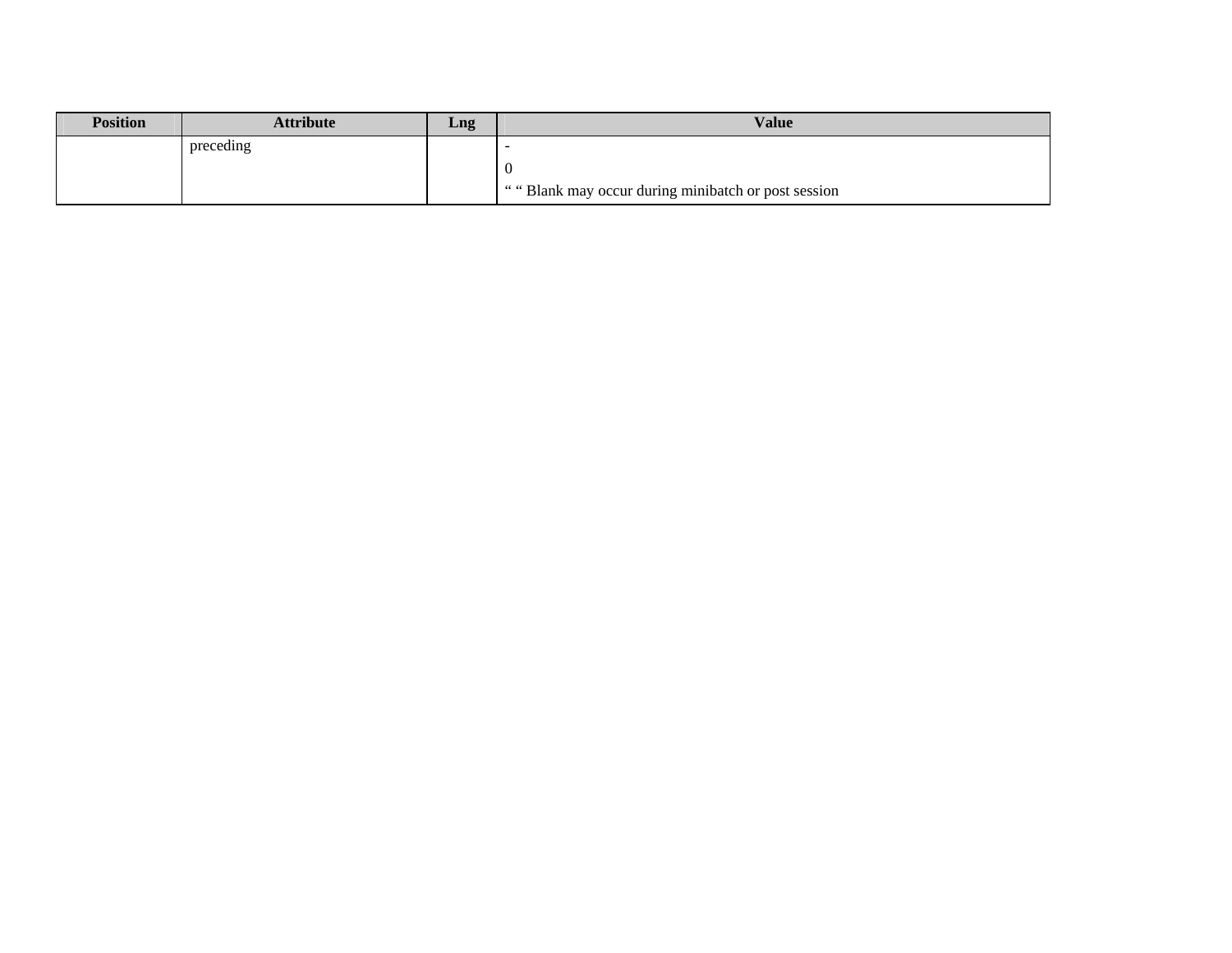# **M5 Message – Opening Trade**

This message informs subscribers of the first trade or trades occurring for an instrument during a trading day.

Max Length  $= 163$ 

| <b>Position</b> | <b>Attribute</b>        | Lng  | <b>Value</b>                                                                           |
|-----------------|-------------------------|------|----------------------------------------------------------------------------------------|
| $1 - 12$        | <b>ISIN</b> Code        | (12) | This is the ISIN Code for the given instrument.                                        |
| $13 - 17$       | <b>Host Timestamp</b>   | (5)  | This is the time when the message was created at the host. Expressed as                |
|                 |                         |      | "sscc" where ss is in seconds and cc is in centiseconds. Please disregard position 17. |
| $18 - 31$       | Date/Time               | (14) | This is the date and time the message was generated by the host. Expressed as          |
|                 |                         |      | yyyymmddhhmmss.                                                                        |
| $32 - 33$       | Various CME Info        | (2)  | This data should not be used.                                                          |
| $34 - 35$       | Message Type            | (2)  | This is the message type, M5.                                                          |
| $36 - 41$       | Various CME Info        | (6)  | This data should not be used.                                                          |
| $42 - 49$       | <b>Trading Date</b>     | (8)  | This is the current trading date. Expressed as yyyymmdd.                               |
|                 |                         |      | $^{\prime\prime}$<br>This is the instrument in the form of "ESZ1"                      |
| $50 - 69$       | 20 Byte Instrument Code | (20) | or "ESZ1 C1060<br>" and so on.                                                         |
|                 |                         |      | Your application should be reading this 20 byte field to determine the instrument.     |
| $70 - 81$       | <b>Trade Quantity</b>   | (12) |                                                                                        |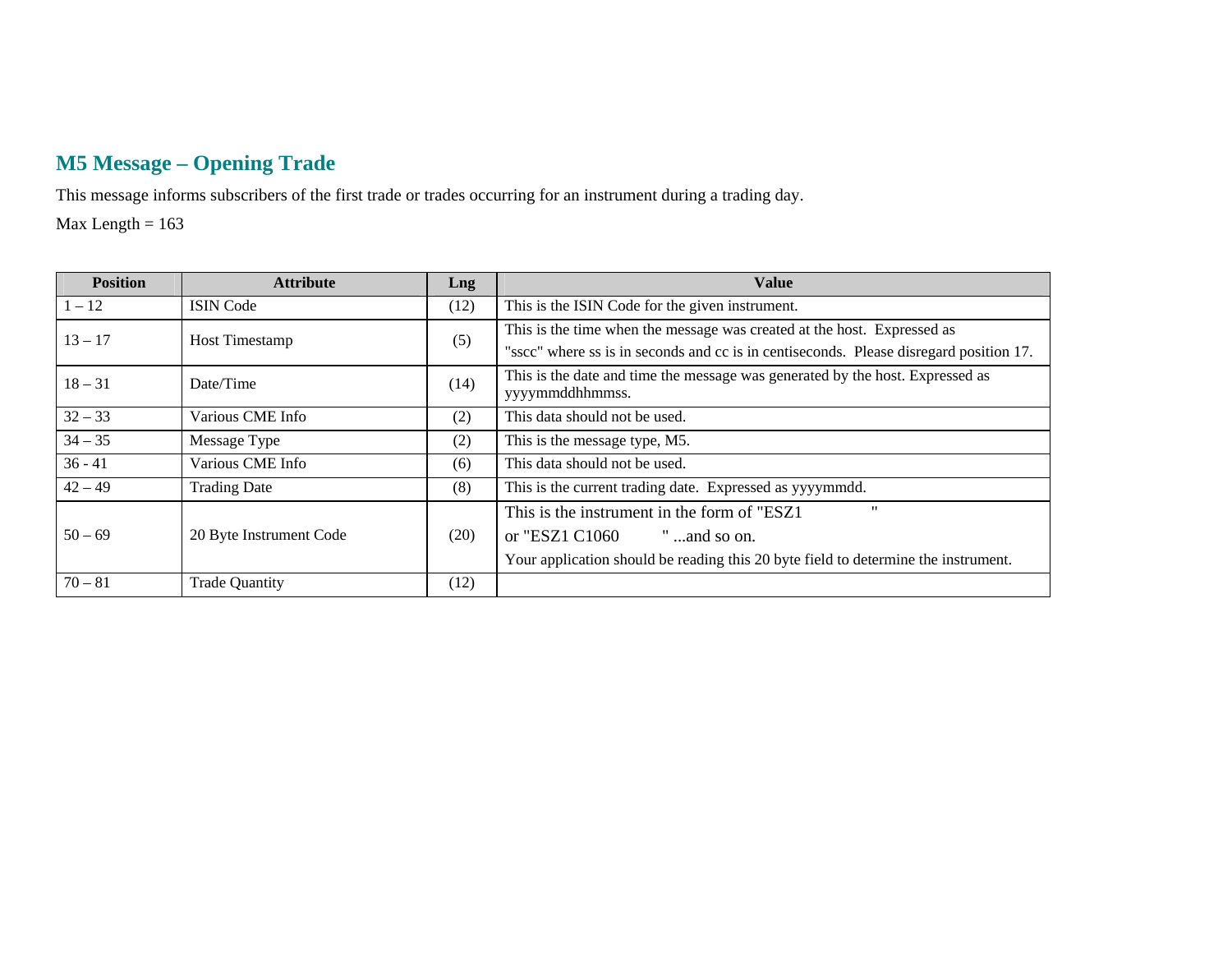| <b>Position</b> | <b>Attribute</b>                    | Lng  | <b>Value</b>                                                                                                                                                                                                                                                                                                                                                                                                                                                                                                                                                                                                                                                                                 |
|-----------------|-------------------------------------|------|----------------------------------------------------------------------------------------------------------------------------------------------------------------------------------------------------------------------------------------------------------------------------------------------------------------------------------------------------------------------------------------------------------------------------------------------------------------------------------------------------------------------------------------------------------------------------------------------------------------------------------------------------------------------------------------------|
| 82              | Decimal Locator for the Trade Price | (1)  | $0 =$ Positive amount with no decimals<br>$1 =$ Positive amount with 1 decimal<br>$2 =$ Positive amount with 2 decimals<br>$3$ = Positive amount with 3 decimals<br>$4$ = Positive amount with 4 decimals<br>$5 =$ Positive amount with 5 decimals<br>$6$ = Positive amount with 6 decimals<br>$7 =$ Positive amount with 7 decimals<br>$A = Negative amount with no decimals$<br>$B = Negative amount with 1 decimal$<br>$C =$ Negative amount with 2 decimals<br>$D =$ Negative amount with 3 decimals<br>$E =$ Negative amount with 4 decimals<br>$F =$ Negative amount with 5 decimals<br>$G = Negative amount with 6 decimals$<br>$H = Negative amount with 7 decimals$<br>" " $=$ Null |
| $83 - 100$      | <b>Trade Price</b>                  | (18) | $18 -$ byte price.                                                                                                                                                                                                                                                                                                                                                                                                                                                                                                                                                                                                                                                                           |
| $101 - 116$     | <b>Blocked Data</b>                 | (16) | This is confidential data and therefore not displayed properly. This data should be<br>ignored.                                                                                                                                                                                                                                                                                                                                                                                                                                                                                                                                                                                              |
| $117 - 128$     | <b>Total Traded Daily Quantity</b>  | (12) |                                                                                                                                                                                                                                                                                                                                                                                                                                                                                                                                                                                                                                                                                              |
| 129             | Net Change Format Type              | (1)  | $1 =$ Spread<br>$2 =$ Percentage                                                                                                                                                                                                                                                                                                                                                                                                                                                                                                                                                                                                                                                             |
| 130             | Decimal Locator for the Net Change  | (1)  | See values for Position 82.                                                                                                                                                                                                                                                                                                                                                                                                                                                                                                                                                                                                                                                                  |
| $131 - 148$     | Net Change                          | (18) | In % or in spread expressed in the form of a price (decimal locator, price).                                                                                                                                                                                                                                                                                                                                                                                                                                                                                                                                                                                                                 |
| 149             | Cross Trade Indicator (1)           | (1)  | $0 = Normal Trade$<br>$1 = Cross Trade$                                                                                                                                                                                                                                                                                                                                                                                                                                                                                                                                                                                                                                                      |
| 150             | Last Trade at Same Price Indicator  | (1)  | $0 =$ Trade at same price<br>$1 =$ End of trade at same price                                                                                                                                                                                                                                                                                                                                                                                                                                                                                                                                                                                                                                |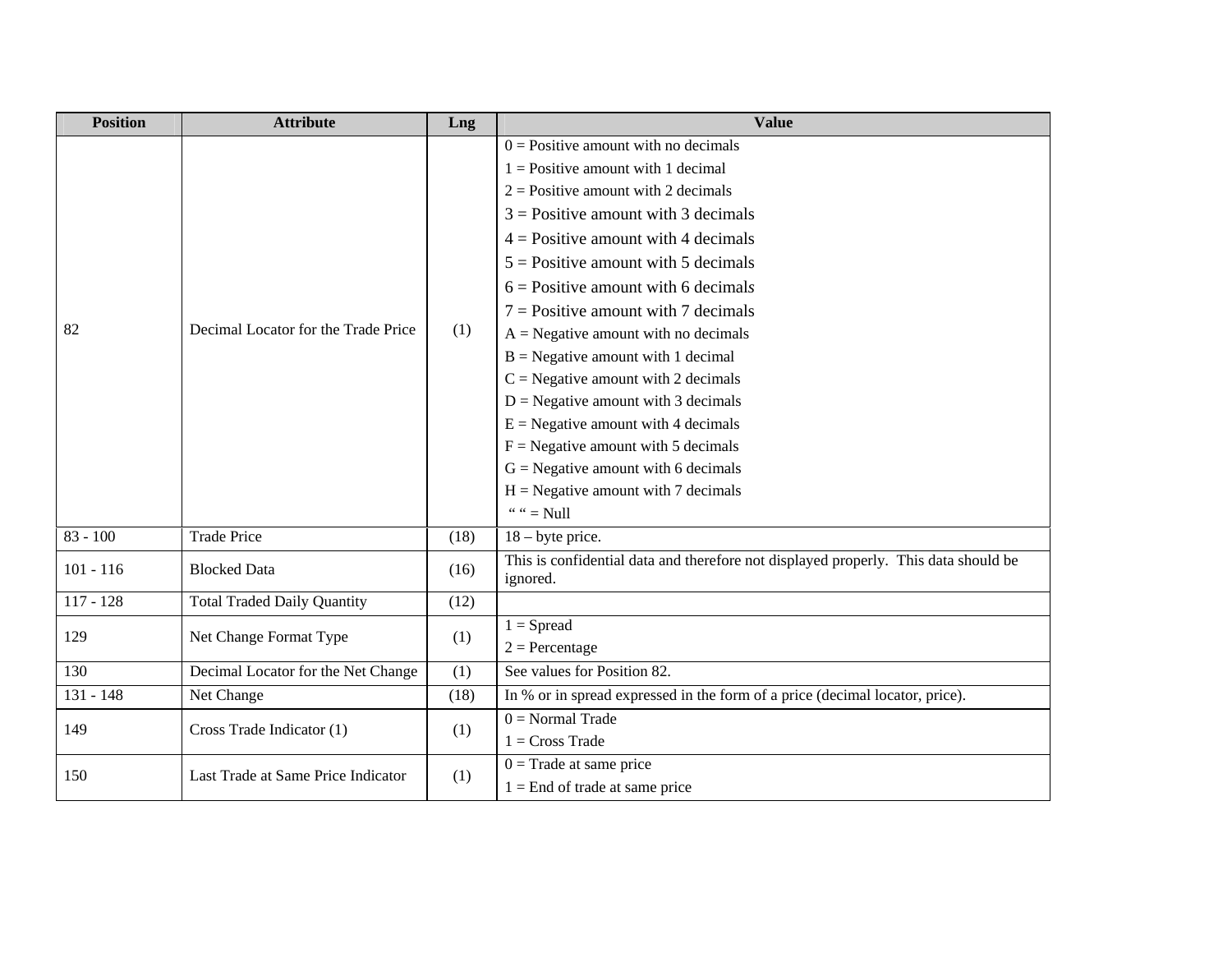| <b>Position</b> | <b>Attribute</b>               | Lng               | <b>Value</b>                                                                                                                                                           |
|-----------------|--------------------------------|-------------------|------------------------------------------------------------------------------------------------------------------------------------------------------------------------|
| 151             | Price Variation vs. Last Trade | $\left( 1\right)$ | U                                                                                                                                                                      |
| $152 - 163$     | <b>Blocked Data</b>            | (12)              | This is confidential data and therefore not displayed properly. This data should be<br>ignored.<br><b>Note:</b> The length of this field varies in length by 11 or 12. |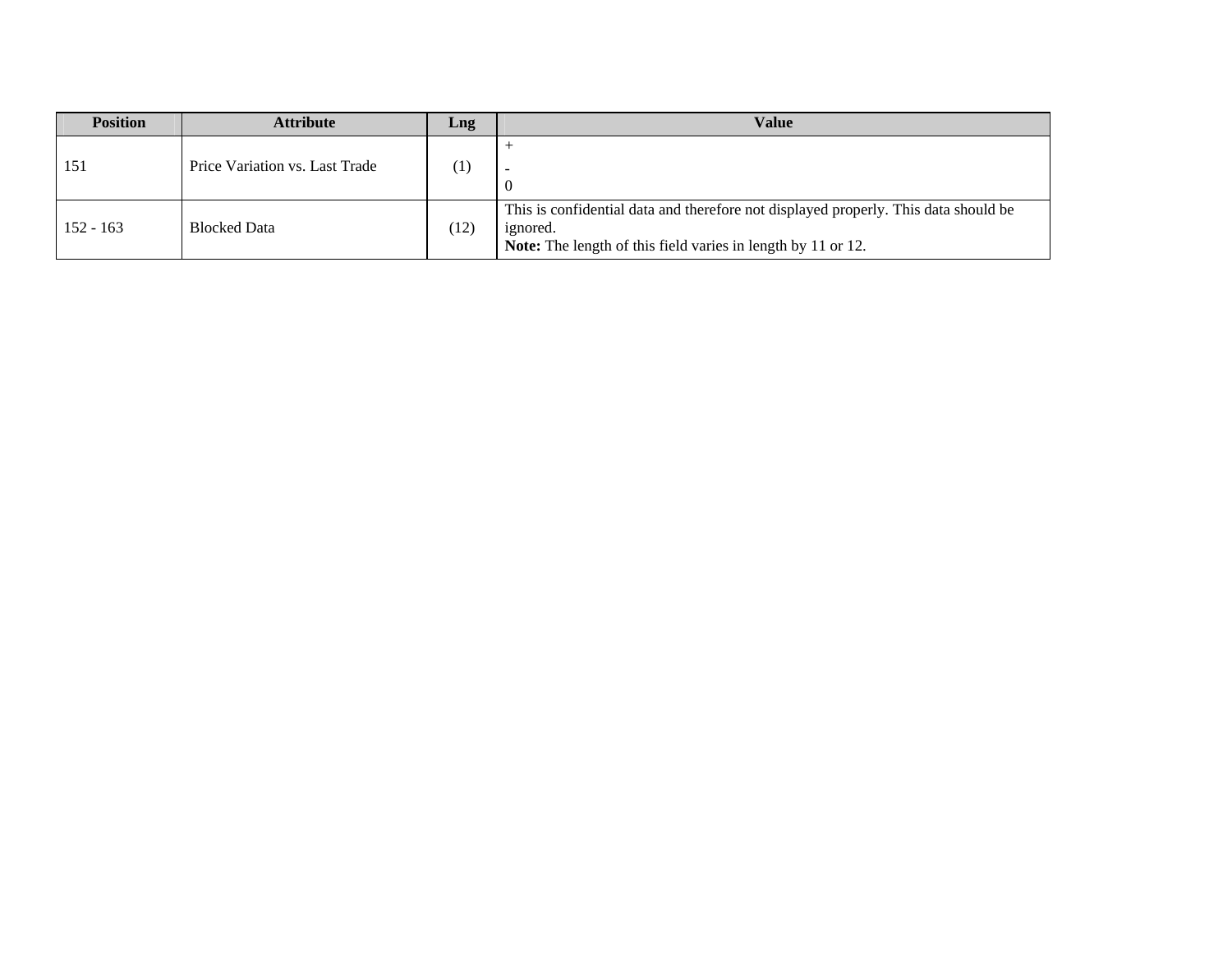### **M6 Message – Trade**

This message informs subscribers of any trades on an instrument occurring during the day, except the first trade. This message **should not** be used to determine the last best price. This message should be used to obtain volume information.

 $Max Length = 208$ 

Note: If you receive a space in the decimal locator field and all 9's for the 18 byte price field then the actual price is null. (This means that there is not a price or the previous price should be cleared)

| <b>Position</b> | <b>Attribute</b>        | Lng  | <b>Value</b>                                                                           |
|-----------------|-------------------------|------|----------------------------------------------------------------------------------------|
| $1 - 12$        | <b>ISIN</b> Code        | (12) | This is the ISIN Code for the given instrument.                                        |
| $13 - 17$       | <b>Host Timestamp</b>   | (5)  | This is the time when the message was created at the host. Expressed as                |
|                 |                         |      | "sscc" where ss is in seconds and cc is in centiseconds. Please disregard position 17. |
| $18 - 31$       | Date/Time               | (14) | This is the date and time the message was generated by the host. Expressed as          |
|                 |                         |      | yyyymmddhhmmss.                                                                        |
| $32 - 33$       | Various CME Info        | (2)  | This data should not be used.                                                          |
| $34 - 35$       | Message Type            | (2)  | This is the message type, M6.                                                          |
| $36 - 41$       | Various CME Info        | (6)  | This data should not be used.                                                          |
| $42 - 49$       | <b>Trading Date</b>     | (8)  | This is the current trading date. Expressed as yyyymmdd.                               |
| $50 - 69$       | 20 Byte Instrument Code | (20) | $^{\prime\prime}$<br>This is the instrument in the form of "ESZ1"                      |
|                 |                         |      | or "ESZ1 C1060<br>" and so on                                                          |
|                 |                         |      | Your application should be reading this 20 byte field to determine the                 |
|                 |                         |      | instrument.                                                                            |
| $70 - 81$       | <b>Trade Quantity</b>   | (12) |                                                                                        |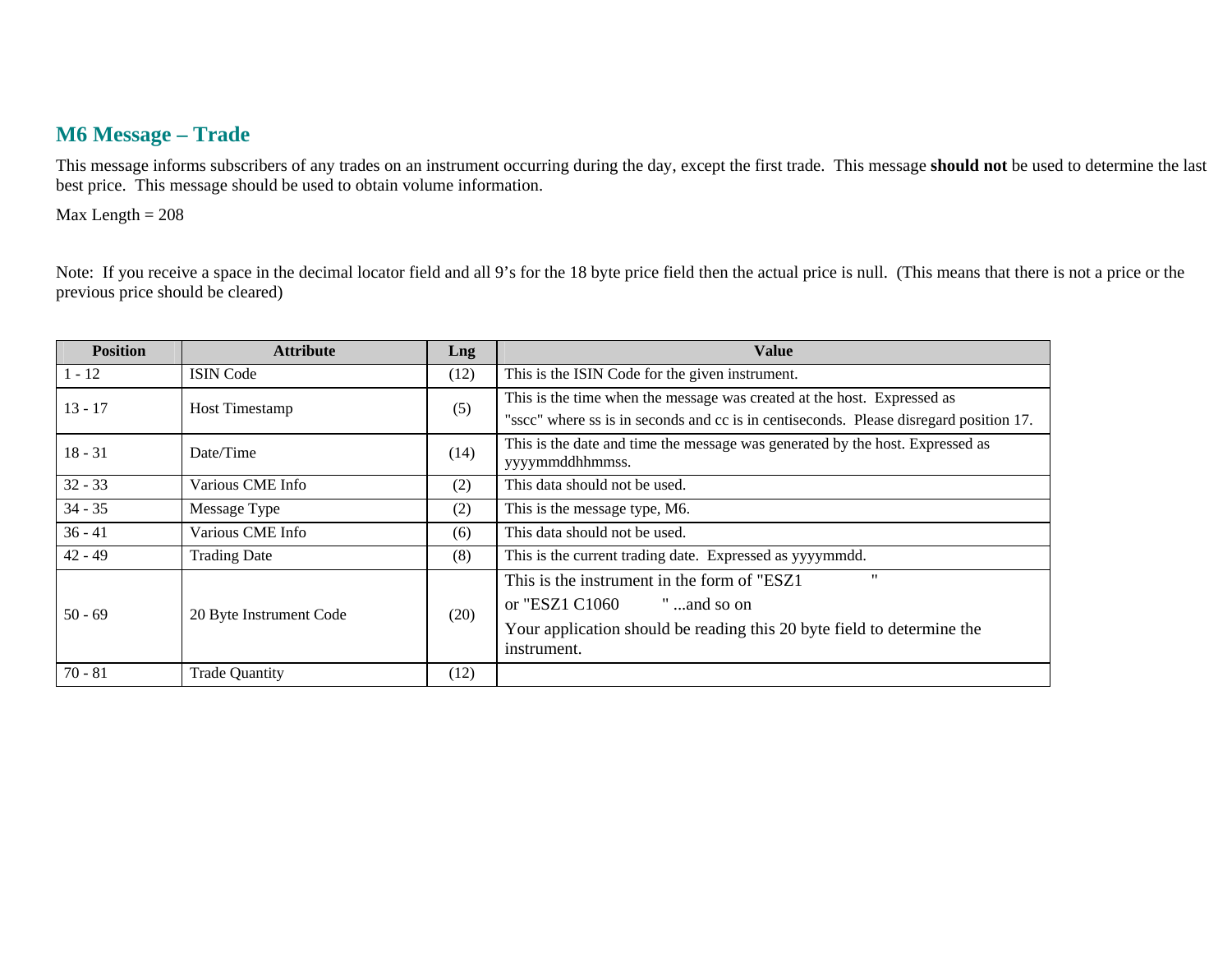| <b>Position</b> | <b>Attribute</b>                    | Lng  | <b>Value</b>                                                                                                                                                                                                                                                                                                                                                                                                                                                                                                                                                                                                                                                                                 |
|-----------------|-------------------------------------|------|----------------------------------------------------------------------------------------------------------------------------------------------------------------------------------------------------------------------------------------------------------------------------------------------------------------------------------------------------------------------------------------------------------------------------------------------------------------------------------------------------------------------------------------------------------------------------------------------------------------------------------------------------------------------------------------------|
| 82              | Decimal Locator for the Trade Price | (1)  | $0 =$ Positive amount with no decimals<br>$1 =$ Positive amount with 1 decimal<br>$2 =$ Positive amount with 2 decimals<br>$3$ = Positive amount with 3 decimals<br>$4 =$ Positive amount with 4 decimals<br>$5 =$ Positive amount with 5 decimals<br>$6$ = Positive amount with 6 decimals<br>$7 =$ Positive amount with 7 decimals<br>$A = Negative amount with no decimals$<br>$B = Negative amount with 1 decimal$<br>$C = Negative amount with 2 decimals$<br>$D =$ Negative amount with 3 decimals<br>$E =$ Negative amount with 4 decimals<br>$F =$ Negative amount with 5 decimals<br>$G =$ Negative amount with 6 decimals<br>$H = Negative amount with 7 decimals$<br>" " $=$ Null |
| $83 - 100$      | <b>Trade Price</b>                  | (18) | $18 -$ byte price.                                                                                                                                                                                                                                                                                                                                                                                                                                                                                                                                                                                                                                                                           |
| $101 - 116$     | <b>Blocked Data</b>                 | (16) | This is confidential data and therefore not displayed properly. This data should be<br>ignored.                                                                                                                                                                                                                                                                                                                                                                                                                                                                                                                                                                                              |
| $117 - 128$     | <b>Total Traded Daily Quantity</b>  | (12) |                                                                                                                                                                                                                                                                                                                                                                                                                                                                                                                                                                                                                                                                                              |
| 129             | Net Change Format Type              | (1)  | $1 =$ Spread<br>$2 = Percentage$                                                                                                                                                                                                                                                                                                                                                                                                                                                                                                                                                                                                                                                             |
| 130             | Decimal Locator for the Net Change  | (1)  | See values for Position 82.                                                                                                                                                                                                                                                                                                                                                                                                                                                                                                                                                                                                                                                                  |
| 131 - 148       | Net Change                          | (18) | In % or in spread expressed in the form of a price (decimal locator, price).                                                                                                                                                                                                                                                                                                                                                                                                                                                                                                                                                                                                                 |
| 149             | Decimal Locator for Highest Price   | (1)  | See values for Position 82.                                                                                                                                                                                                                                                                                                                                                                                                                                                                                                                                                                                                                                                                  |
| $150 - 167$     | <b>Highest Price</b>                | (18) | 18 - byte price.                                                                                                                                                                                                                                                                                                                                                                                                                                                                                                                                                                                                                                                                             |
| 168             | Decimal Locator for Lowest Price    | (1)  | See values for Position 82.                                                                                                                                                                                                                                                                                                                                                                                                                                                                                                                                                                                                                                                                  |
| $169 - 186$     | Lowest Price (1)                    | (18) | 18 - byte price.                                                                                                                                                                                                                                                                                                                                                                                                                                                                                                                                                                                                                                                                             |